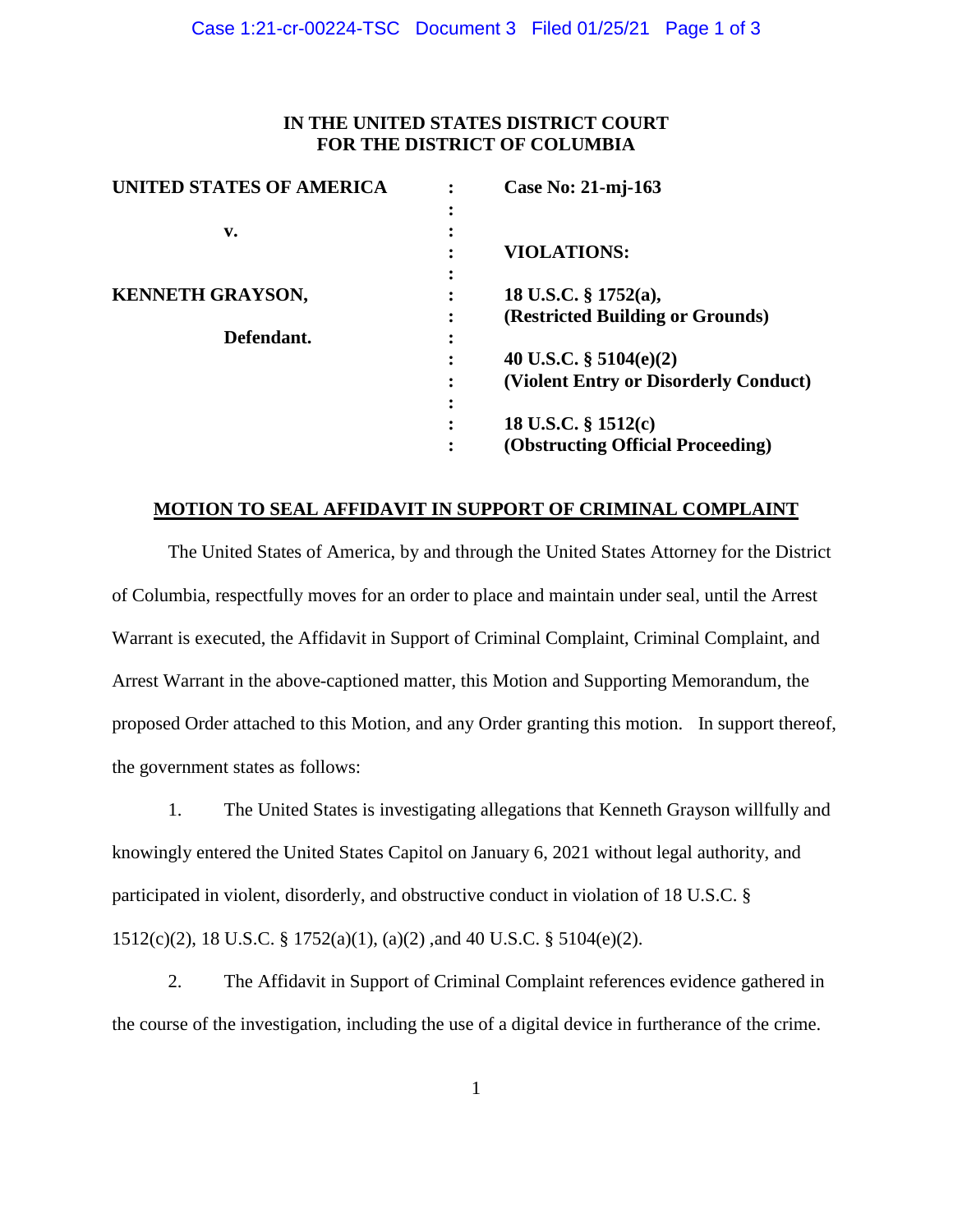### Case 1:21-cr-00224-TSC Document 3 Filed 01/25/21 Page 2 of 3

The public disclosure of the Government's evidence could compromise the integrity of the investigation, including the ability of the United States to locate and arrest the defendant, which also may lead to the destruction of evidence in other locations including the digital device. Thus, a sealing order is necessary to avoid hindering the ongoing investigation in this matter. The defendant also has an open warrant from West Virginia in a Grand Larceny matter.

2. As stated in Washington Post v. Robinson, 935 F.2d 282, 288 (D.C. Cir. 1999), there is a presumption of access to Court proceedings. But, this can be overridden if "'(1) closure serves a compelling interest; (2) there is a substantial probability that, in the absence of closure, this compelling interest would be harmed; and (3) there are no alternatives to closure that would adequately protect the compelling interest.'" Id. at 290 (quoting Oregonian Pub. Co. v. United States Dist. Court, 920 F.2d 1462, 1466 (9th Cir. 1990)).

3. In this matter, the United States has a compelling interest in preserving the integrity of its investigation and arresting the defendant. A limited sealing order ensuring that filings related to the Criminal Complaint and Arrest Warrant are not accessible from the Court's public files is narrowly tailored to serve a compelling interest.

4. Furthermore, the United States respectfully submits that complying with the normal notice requirements of Washington Post would defeat the purpose of the motion to seal. Persons who know the criminal justice system also know that docketing a motion to seal an Affidavit in Support of Criminal Complaint and Arrest Warrant, or a resulting sealing order, means that the defendant is charged with a crime, and the Government intends to arrest her. Thus, if this Motion or a sealing order were to become public, it would be the same as making public the Complaint and Arrest Warrant.

2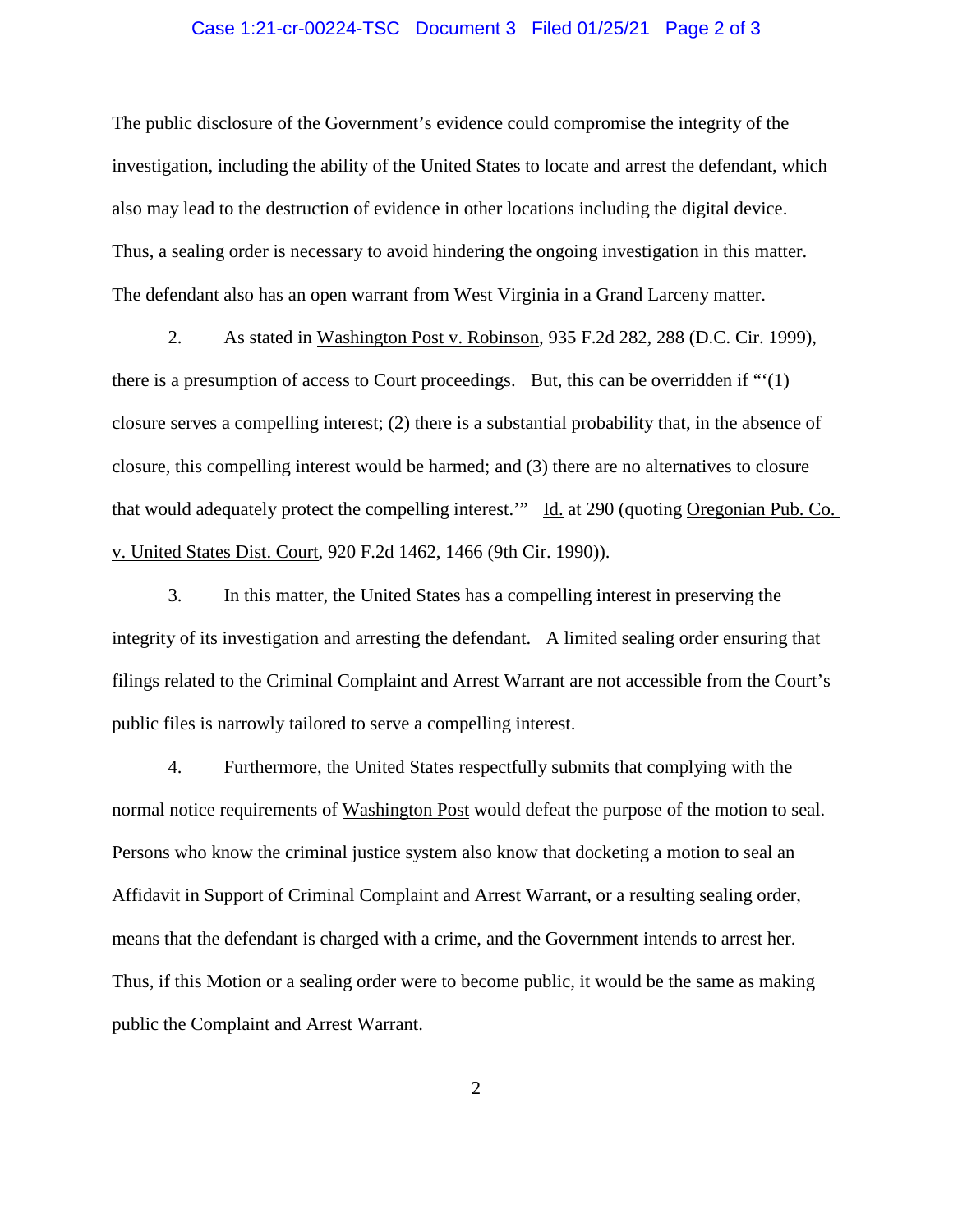**WHEREFORE**, the United States respectfully requests that this Court issue an Order directing that the Clerk of the Court place and maintain under seal, until execution of the Arrest Warrant, the Affidavit in Support of Criminal Complaint, this Motion and Supporting Memorandum, the proposed Order attached to this Motion, and any Order granting this motion.

Respectfully submitted,

MICHAEL SHERWIN ACTING UNITED STATES ATTORNEY

 $\frac{|S|}{|S|}$ 

by: MARY L. DOHRMANN NY Bar No. 5443874 Assistant United States Attorney 555  $4<sup>th</sup>$  Street, N.W. Washington, D.C. 20530 (202) 252-7035 Mary.Dohrmann@usdoj.gov